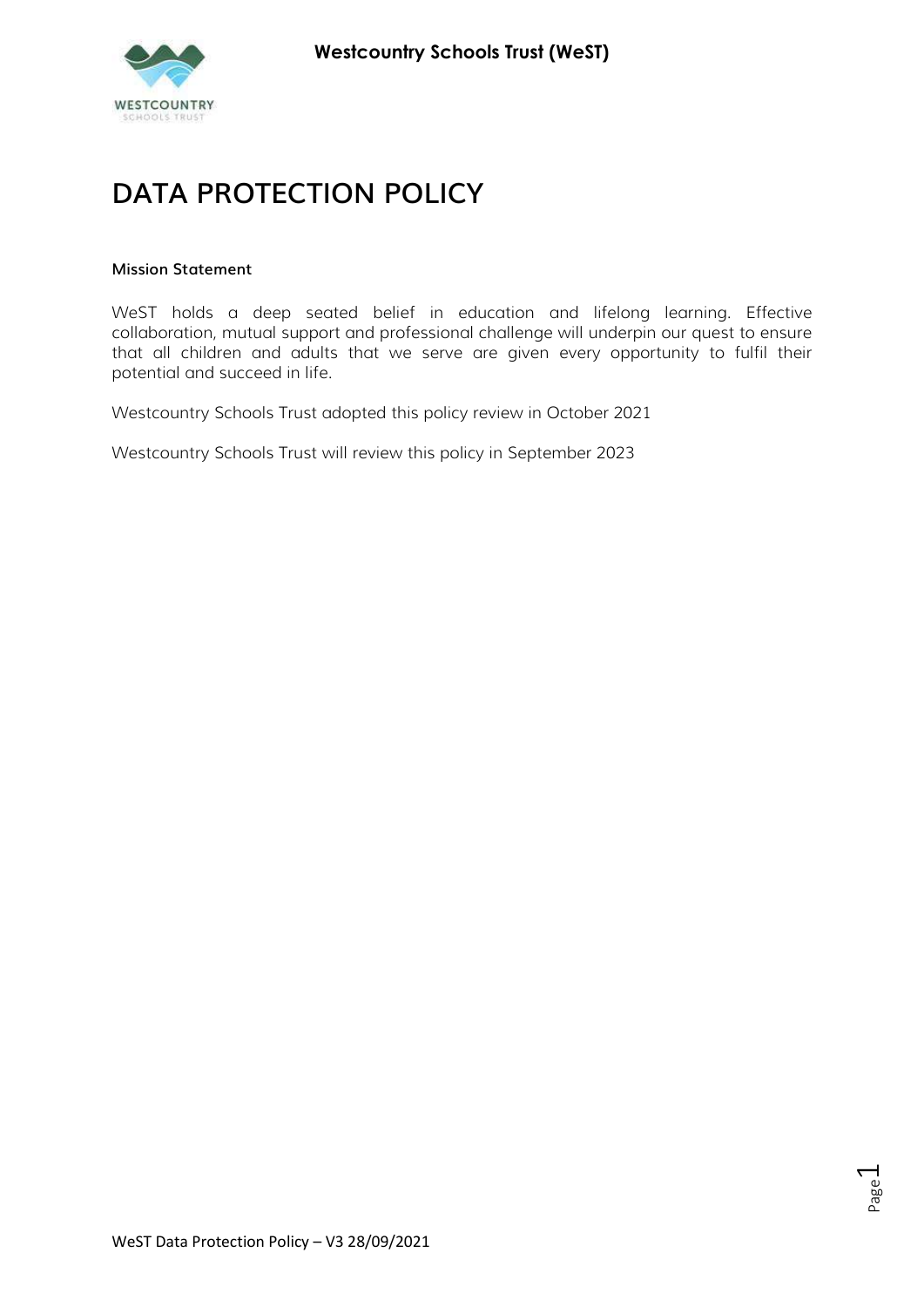

# Westcountry Schools Trust Data Protection Policy Policy Statement

Westcountry Schools Trust is committed to protecting the rights of individuals with regards to the storing and processing of personal data. It has established the following policy to support this commitment.

Westcountry Schools Trust undertakes to apply this policy to all Westcountry Schools Trust sites and to ensure that its employees, contractors, agents or others processing information on behalf of Westcountry Schools Trust complies with their obligations under the UK General Data Protection Regulation (UK GDPR) and the Data Protection Act 2018 (DPA 2018).

The day to day management of data protection issues rest with the WeST Data Protection Team.

# WeST Data Protection Team

The Data Protection Team consists of the WeST Data Protection Officer working with data protection lead officers for all WeST sites and the West Central Team. The team will:

- Ensure that guidance is available on all matters relation to the UK General Data Protection Regulation and the Data Protection Act 2018
- Ensure the Trust board, head teachers / principals and data subjects are notified of changes to the Privacy notices in processing of personal data
- Report to the highest levels of management on data protection issues
- Deal with matters relating to Subject Access requests
- Deal with matters relating to Data Breach and notifications to the Information Commissioner's Office (ICO)

# Introduction

The GDPR legislation is designed to 'harmonise' data privacy laws across Europe, as well as give greater protection and rights to individuals. The EU GDPR has been retained in UK law and will continue to be read alongside the Data Protection Act 2018.

Article 4 (1) of UK GDPR defines personal data as being:

- 'Any information relating to an identified or identifiable natural person' ('data subject');
- 'An identifiable natural person is one who can be identified, directly or indirectly, in particular by reference to an identifier such as a name, an identification number, location data, an online identifier or to one or more factors specific to the physical, physiological, genetic, mental, economic, cultural or social identity of that natural person'

Under EU GDPR legislation individual member states were able to make limited local adjustments in law. In the UK, the DPA 2018 is the detail of these specific adjustments. It is therefore important the UK GDPR and the DPA 2018 are referenced side by side.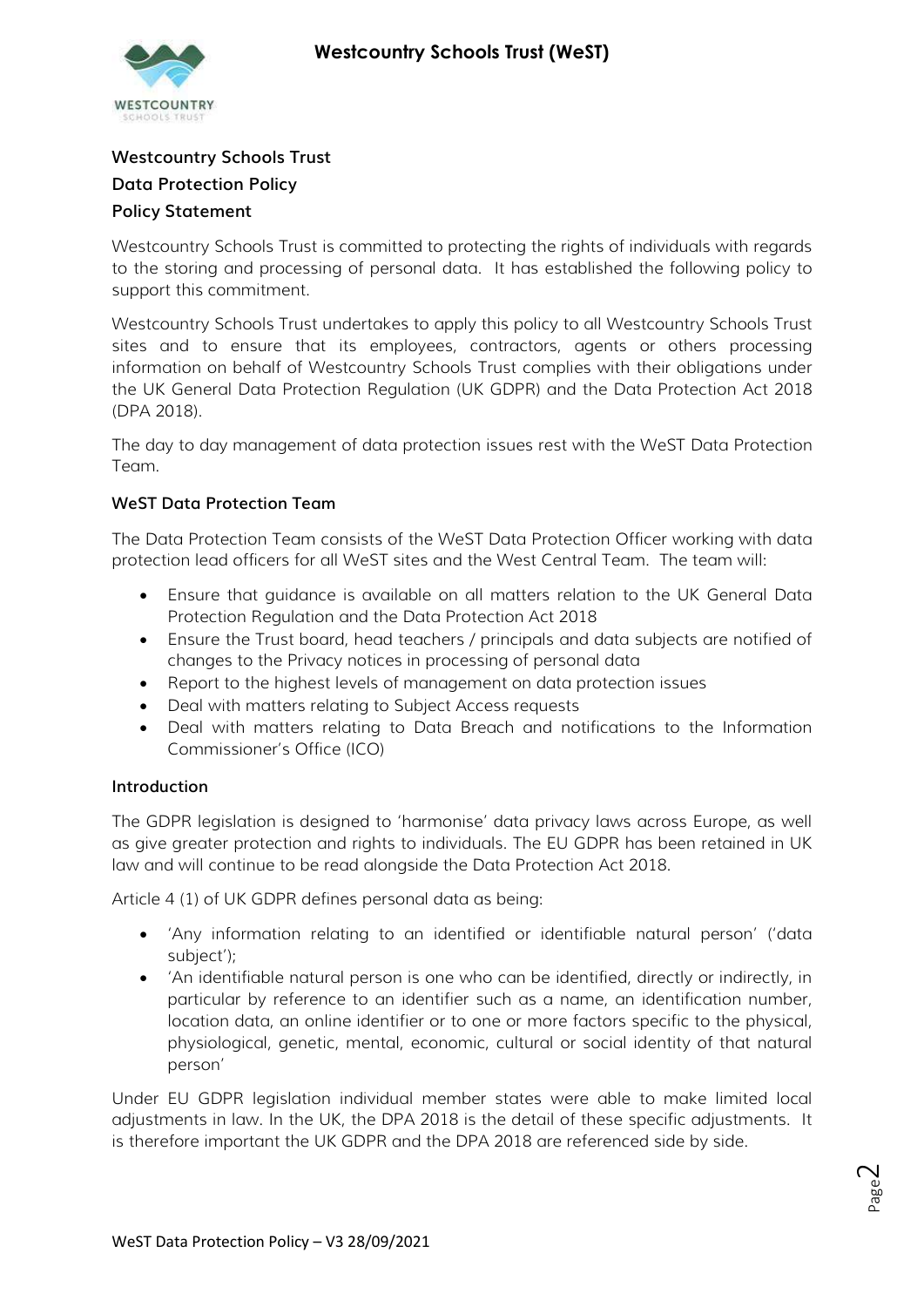

Under UK GDPR and DPA 2018 legislation Westcountry Schools Trust, as the data controller and data processor, has a legal obligation to comply with the UK GDPR and DPA 2018.

Organisations MUST follow the 6 Data Protection Principles to ensure data is:

- Processed fairly, lawfully and in a transparent manner
- Used for specified, explicit and legitimate purposes
- Used in a way that is adequate, relevant and limited
- Accurate and kept up to date
- Kept no longer than is necessary
- Processed in a manner that ensures appropriate security of the data

In addition to these principles, there are 6 legal bases

- the data subject has given **consent** to the processing of his or her personal data for one or more specific purposes;
- processing is necessary for the performance of a contract to which the data subject is party or in order to take steps at the request of the data subject prior to entering into a contract;
- processing is necessary for compliance with a **legal obligation** to which the controller is subject;
- processing is necessary in order to **protect the vital interests** of the data subject or of another natural person;
- processing is necessary for the performance of a task carried out in the public interest or in the exercise of official authority vested in the controller;
- processing is necessary for the purposes of the legitimate interests pursued by the controller or by a third party, except where such interests are overridden by the interests or fundamental rights and freedoms of the data subject which require protection of personal data, in particular where the data subject is a child.

## Processing personal information

The processing of personal information by Trust employees, contractors and agents must only be in the course of their official duties. Use for any other purpose is prohibited. The Trust will assess the appropriate level of security and ensure that any identified risks are minimised. Accidental or unlawful destruction, loss, alteration, unauthorised disclosure of personal data transmitted, stored or otherwise processed is strictly forbidden and may constitute a criminal and/or a disciplinary offence.

Westcountry Schools Trust processes personal data as it is necessary to carry out tasks in the public interest. Therefore, details of what data we collect, hold and disclose MUST be shown in our Privacy notices. Any amendments to the privacy notice need to be disclosed in advance of obtaining information. Training will be provided to ensure that all processing activities are undertaken in line with legal requirements and Westcountry Schools Trust guidance.

west Data Protection Policy – V3 28/09/2021<br>WeST Data Protection Policy – V3 28/09/2021 Westcountry Schools Trust, through its schools, will seek consent to use any data not subject to processing under "public interest" or in the "performance of a contract". Specific consent will be required for any additional uses of data e.g. photographic images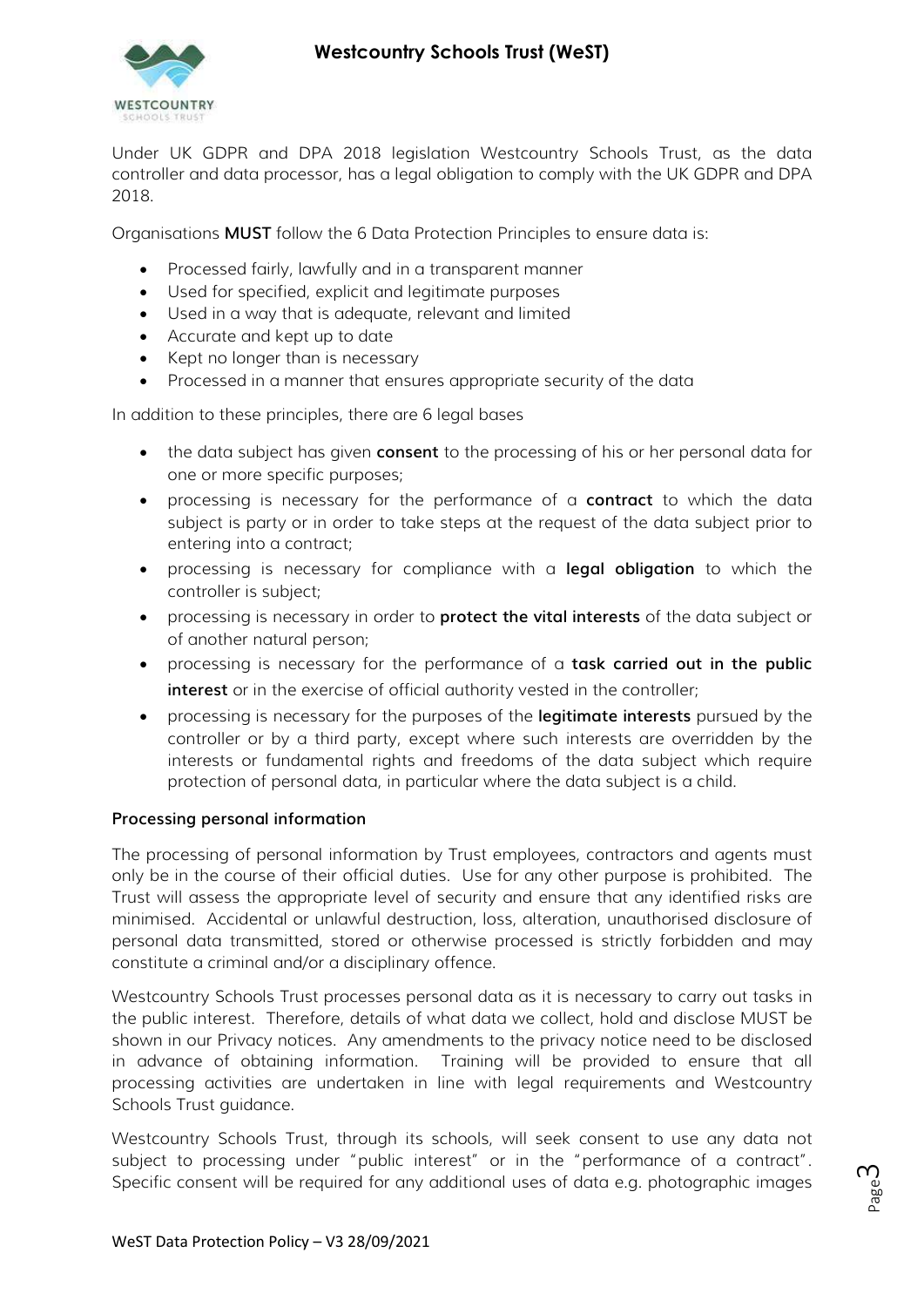# Westcountry Schools Trust (WeST)



for use on school publications. Consent is required to be specific and can be withdrawn at any time.

## Security in the work place

Access to any working area or IT equipment must be restricted to employees, contractors and agents in the course of their official duties. Identification badges must be worn at all times and individuals found not wearing an identification badge should be challenged. Any visitors or contractors entering any work area or using any IT equipment must be accompanied at all times.

A clear desk policy will be adopted in order to reduce any potential unauthorised access to paper records containing personal information.

A clear screen policy will be adopted in order to reduce any potential unauthorised access to any IT systems.

All **IT equipment is password protected** in order to keep data secure.

The following **password policy** is suggested - IT users have to create their own password in order to log onto IT equipment. Passwords should be changed regularly. Passwords need to be difficult for others to guess so family/pets names should be avoided. Passwords should contain a combination of upper and lower case letters and numerals which should be changed if you suspect ANYBODY knows your password. You will be forced to change your password if your password is known to be compromised. Passwords must not be written down or disclosed to anyone else.

Use of Trust email accounts – Trust / school email accounts will be provided to all staff (including governors and trustees) to enable effective communication in line with the requirements of the role. These email accounts should not be used for personal business and are subject to scrutiny under right of access requests that may be received from data subjects.

Removable media MUST be encrypted – the use of removable media is not recommended to transfer or transport personal or sensitive data that, if accessed unlawfully, might present a high risk to the rights and freedoms of the data subject. If the are no alternative options removable media MUST be encrypted.

## Disclosure of Information

Personal information held must not be disclosed to anyone internally or externally, unless the person disclosing the information is fully satisfied that the enquirer or recipient is authorised in all respects and is legally entitled to the information. Guidance should be sought from the Data Protection Team when verification of this is not possible.

In the case of any doubt concerning the disclosure of personal information, advice can be sought from the WeST Data Protection Team.

## Exemption from the Non-Disclosure Provisions

disclose information knowing that the disclosure would be likely to cause that person<br>WeST Data Protection Policy – V3 28/09/2021 There may be occasions when we need to disclose information about someone which will usually be in breach of the Data Protection Act 2018. For example, if we wanted to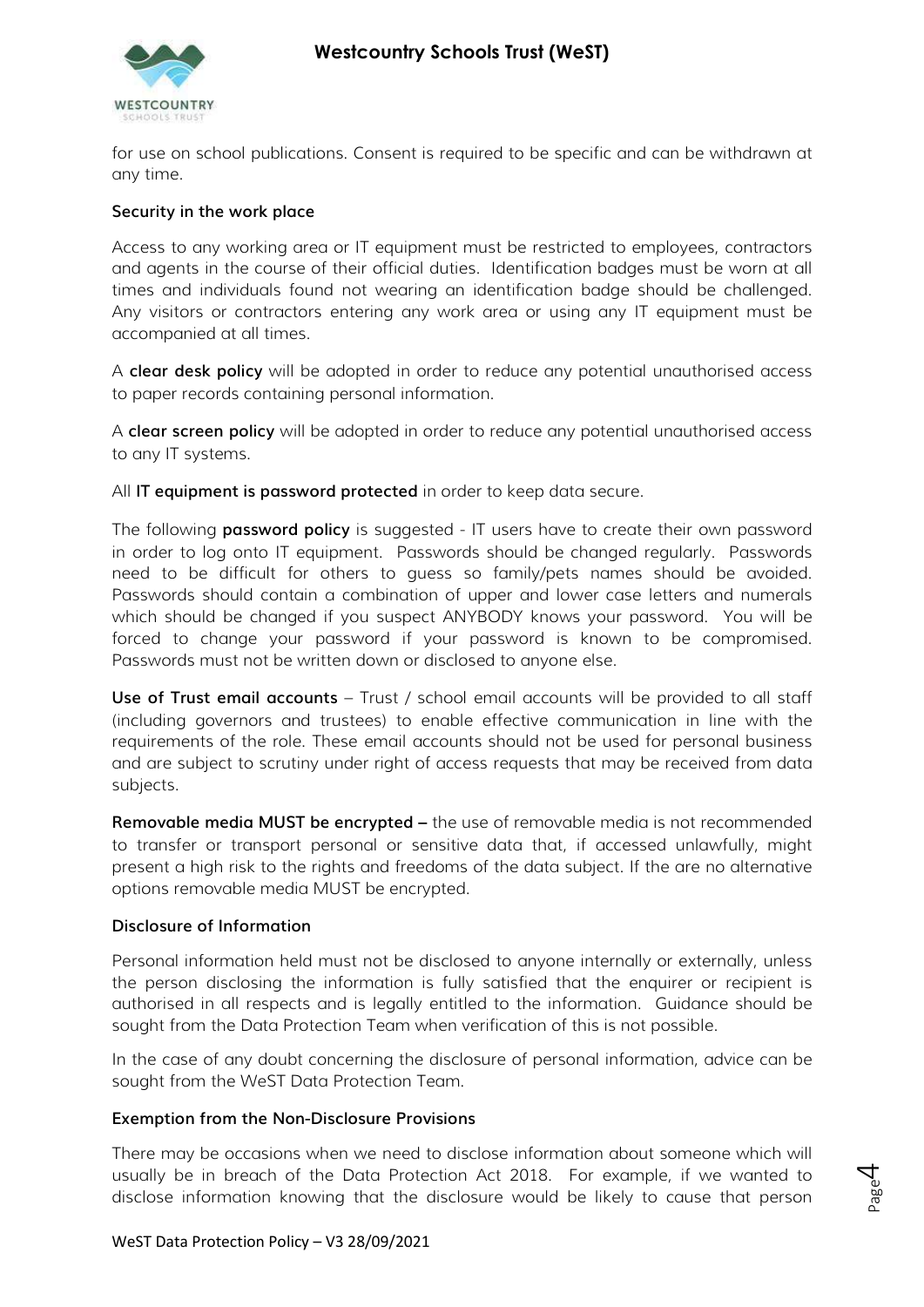# Westcountry Schools Trust (WeST)



damage or distress (this is one of the non-disclosure provisions), the Data Protection Act contains exemptions which allow us to override a non-disclosure provision in certain circumstances, if the disclosure is in the public interest. Advice should be sought from the Data Protection Team in such matters.

# Rights of Access to Personal Information

Under Article 15 of the UK GDPR 'Rights of access by the data subject' every individual has the right to make a Subject Access Request (SAR) to any organisation to obtain a copy of all the data held on them. This could be specific data, or everything held.

On a request being received, the controller has one month to comply with this request. Schools are not exempt even in school holidays. On sight of such a request the Data Protection Team needs to be informed without delay.

Details on making a subject access request can be found on the WeST website.

# Accuracy of Data

It is the responsibility of those who receive personal information to ensure, so far as possible, that it is accurate, valid and up to date. Individuals who input or update information must also ensure that it is adequate, relevant, unambiguous and professionally worded. Matters of opinion (not fact) must be clearly recorded as such.

## Review and Destruction of Data

Any personal data held must be reviewed at frequent intervals to ensure that it is accurate, up to date and still relevant. If the personal data held is no longer needed and there is no legal or other reason for holding the information, it must be destroyed. Westcountry Schools Trust follows the guidance from the Information and Records Management Society please contact the Data Protection Team for further information.

## The right to be forgotten 'erased'

Under Article 17 of the UK GDPR individuals do have the right to have their data erased if requested. However, schools are slightly different – legally we have to retain the majority of pupil information until their 25th birthday, however there are different timelines for some types of pupil records. For example: looked after children.

Any such requests need to be passed, in writing, to the Data Protection Team who will take the relevant actions required in line with the UK GDPR and DPA 2018.

## Data Breach

A personal data breach means a breach of security leading to the accidental or unlawful destruction, loss, alteration, unauthorised disclosure of, or access to, personal data. This includes breaches that are the result of accidental and deliberate causes. It also means that a breach is more than just about losing personal data.

m someone accesses the add or passes it on without proper dumorisation, or if the data in the age made unavailable and this unavailability has a significant negative effect on individuals.<br>WeST Data Protection Policy – V3 A personal data breach can be broadly defined as a security incident that has affected the confidentiality, integrity or availability of personal data. There will be a personal data breach whenever any personal data is accidentally lost, destroyed, corrupted or disclosed; if someone accesses the data or passes it on without proper authorisation; or if the data in made unavailable and this unavailability has a significant negative effect on individuals.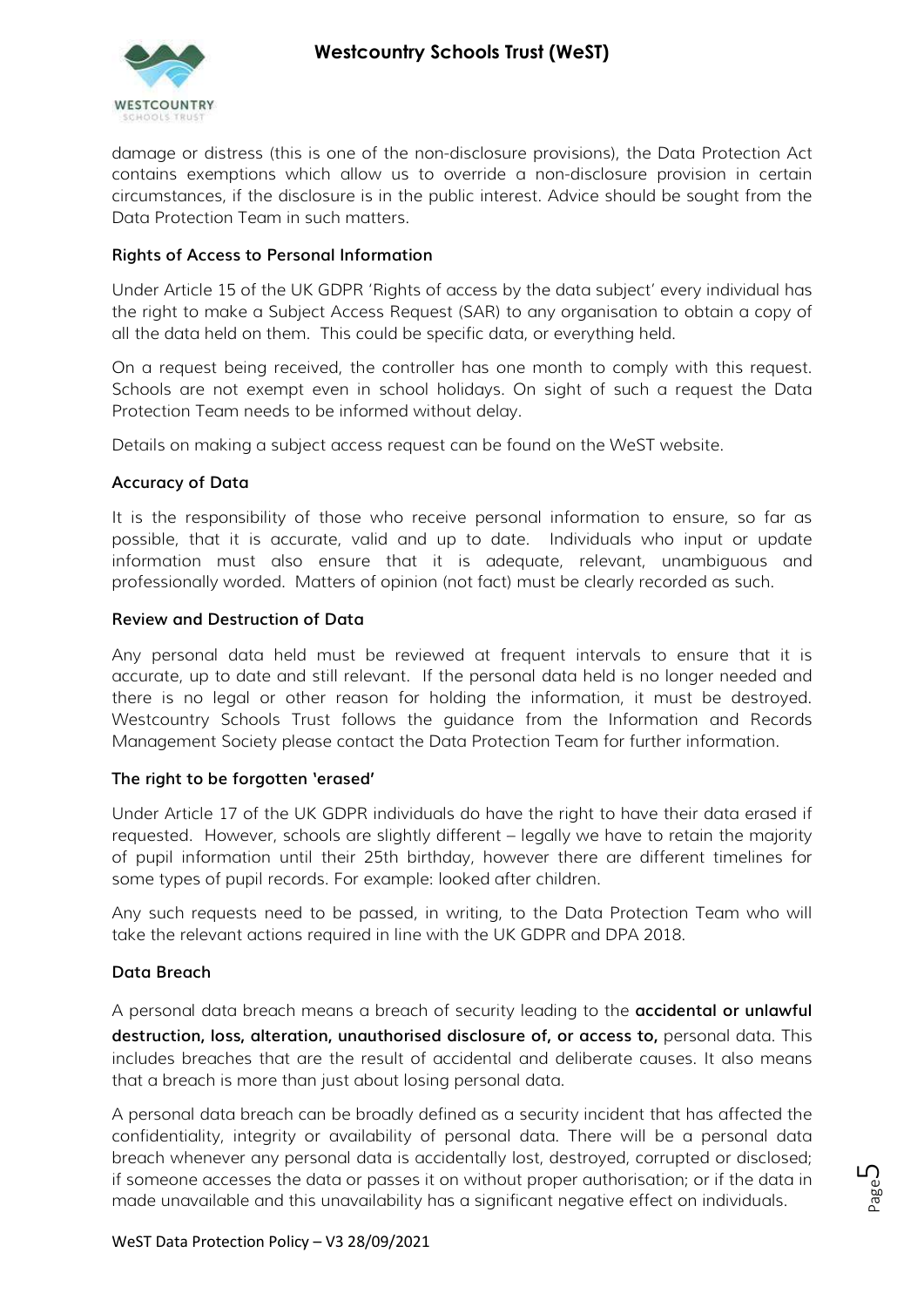# Westcountry Schools Trust (WeST)



In the event of a data breach there are procedures in place that all Westcountry Schools Trust employees, contractors or agents should follow. It is a criminal offence to 'cover up' or try to hide a data breach. All data breaches, however small, should be discussed with the Data Protection Team and recorded as agreed. A central record of data breaches is held and will be regularly reported to the Trust board.

## **Contacts**

If you would like to discuss any element of this policy please contact the WeST Data Protection Officer at DPO-west@westst.org.uk

## Data Protection Regulation

The regulatory body for data protection matters in the UK is the Information Commissions Office. If you have a concern about the way WeST process personal data we ask that you raise your concern with us in the first instance. Alternatively, you can contact the Information Commissioner's Office at https://ico.org.uk/concerns/

# ICO registration

As required by UK GDPR legislation Westcountry Schools Trust is registered with the ICO as a data controller.

Registration Number- Z3367281

Registered address: Harford Road, Ivybridge, Devon. PL21 0JA

Other names associated with this registration:

Ashburton Primary School Atrium Studio School Austin Farm Primary Boringdon Primary School Buckfastleigh Primary School Callington Community College Chaddlewood Primary School Coombe Dean School Dunstone Primary School Eggbuckland Community College Glen Park Primary School Hele's School Holbeton Primary School Ivybridge Community College Oreston Community Academy Plymstock School Plympton St Maurice Primary School Sherford Vale School Stowford School South Dartmoor Community College The Learning Institute Wembury Primary School Woodford Primary School Woodlands Park School Yealmpton Primary School